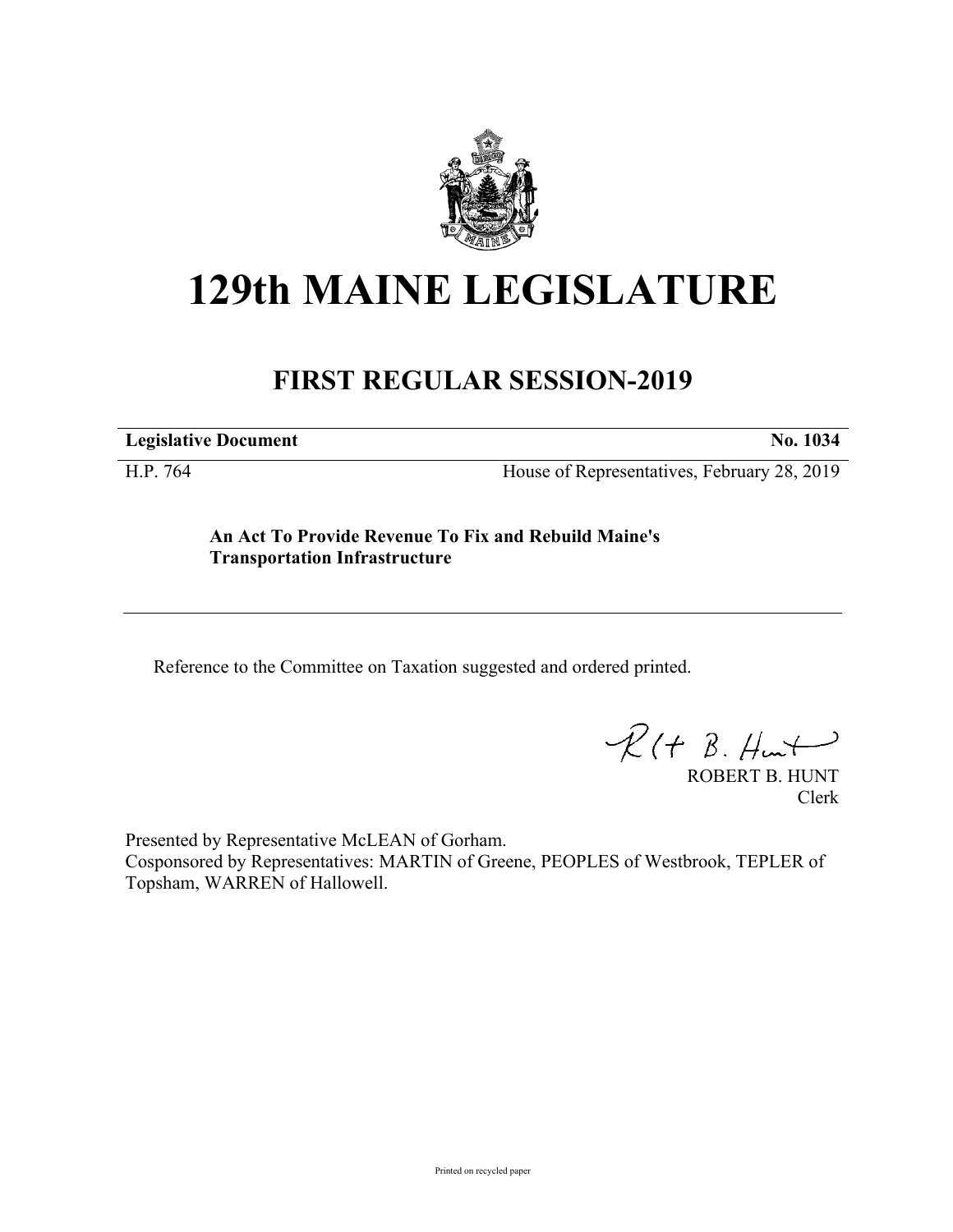# **Be it enacted by the People of the State of Maine as follows:**

 **Sec. 1. 23 MRSA §1651,** as amended by PL 1971, c. 593, §22, is further amended to read:

# **§1651. Definition**

 To provide funds for the construction of state, state aid and town ways, for the maintenance of state and state aid highways, and interstate, intrastate and international bridges, and for other items of expenditure specified, there is established a fund to be known as the General Highway Fund. This fund shall must include all fees received from 9 the registration of motor vehicles and licensing of operators thereof<sub>5</sub>; all fees accruing to 10 the Treasurer of State under Title 25, section  $1502_{\overline{2}i}$  the receipts from the tax on internal 11 combustion engine fuels,; 5% of the receipts from the sales and use tax imposed on transportation-related items pursuant to Title 36, section 1966; and all sums received on account of the department for permits to open highways, or from other sources, the 14 disposition of which is not otherwise designated by law. After payment from said General the Highway Fund of such sums for interest and retirement as are necessary to meet the 16 provisions of bond issues for state highway and bridge construction, the remainder of said the fund shall must be segregated, apportioned and expended as provided by the Legislature.

 **Sec. 2. 29-A MRSA §462, sub-§2,** as enacted by PL 1993, c. 683, Pt. A, §2 and affected by Pt. B, §5, is amended to read:

 **2. Payment of fee for temporary registration plate.** The fee for a temporary registration plate is \$1 \$5 per plate. A purchaser may operate the motor vehicle or trailer with a temporary registration plate for a period of 14 consecutive days without payment of a regular fee. If the purchaser is a nonresident member of the Armed Services, the purchaser may operate a motor vehicle or trailer for a period of 20 consecutive days without payment of a regular fee. At the end of this initial period, a resident who is unable to comply with the requirements of chapter 7 or a nonresident who has applied for but has not yet received a registration certificate from a home state may request the Secretary of State to extend this period without charge for an additional 20 days.

 **Sec. 3. 29-A MRSA §502, sub-§1,** as amended by PL 2017, c. 67, §3, is further amended to read:

 **1. Transferring registration.** A person who transfers the ownership or discontinues the use of a registered motor vehicle, trailer or semitrailer and applies for registration of another motor vehicle, trailer or semitrailer in the same registration year may use the same number plates on payment of a transfer fee of \$8 \$13, as long as the registration fee is the same as that of the former vehicle. If the fee for the vehicle to be registered is greater than the fee for the vehicle first registered, that person must also pay the difference. If application is made for a trailer with a gross weight of 2,000 pounds or less, the transfer fee is \$5 \$10.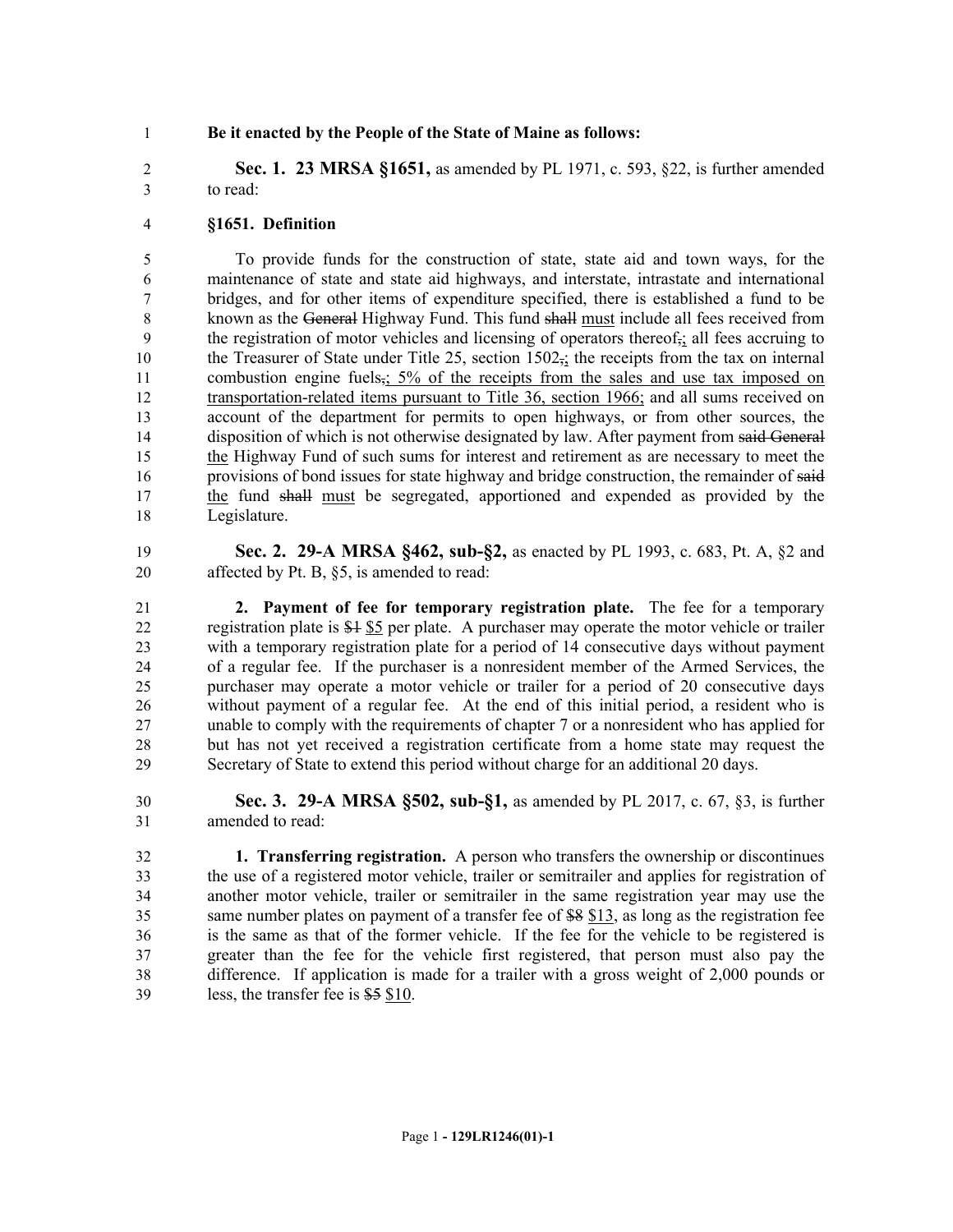**Sec. 4. 29-A MRSA §511, sub-§4,** as enacted by PL 1995, c. 513, §1, is amended to read:

 **4. Duplicate registrations for trailers and semitrailers.** At the time of registration, a person registering a trailer or semitrailer that exceeds 2,000 pounds, in accordance with this section or section 512, may apply for and receive a duplicate registration for an additional \$2 \$5 fee. This subsection does not apply to camp trailers.

- **Sec. 5. 29-A MRSA §603, sub-§1,** as amended by PL 2007, c. 647, §4 and 8 affected by §8 and amended by c. 703, §§16 to 20, is further amended to read:
- **1. Fee of \$43.** A fee of \$33 \$43 must be paid to the Secretary of State for the following:
- A. A report of a search of the records of the Bureau of Motor Vehicles for each name or identification number;
- B. Filing an application for a first certificate of title, including security interest;
- C. Filing notice of a security interest after the first certificate of title has been issued;
- D. A certificate of title after a transfer;
- E. A certificate of salvage;
- F. A corrected certificate of title or salvage;
- G. A duplicate certificate;
- H. Assignment of a new vehicle identification number;
- I. A 2nd or subsequent security interest noted on an application for certificate of title;
- J. Filing an assignment of a security interest; or
- K. An ordinary certificate of title issued on surrender of a distinctive certificate.
- Beginning July 1, 2009, \$10 of the fee must be transferred on a quarterly basis by the Treasurer of State to the TransCap Trust Fund established by Title 30-A, section 6006-G.
- For a person who possesses a trailer or semitrailer registration pursuant to section 512, 26 subsection 3, the fee is \$18 \$28.
- **Sec. 6. 29-A MRSA §1307,** as amended by PL 2017, c. 283, Pt. C, §§2 and 3 and affected by §6, is further amended to read:
- **§1307. Examination fees**
- An applicant required to take an examination shall pay an examination fee to the Secretary of State prior to administration of the examination as follows.
- **1. Class A, Class B or Class C commercial driver's license.** The examination fee for a Class A, Class B or Class C commercial driver's license is \$70 \$75, which includes the first road test. A reexamination is \$70 \$75.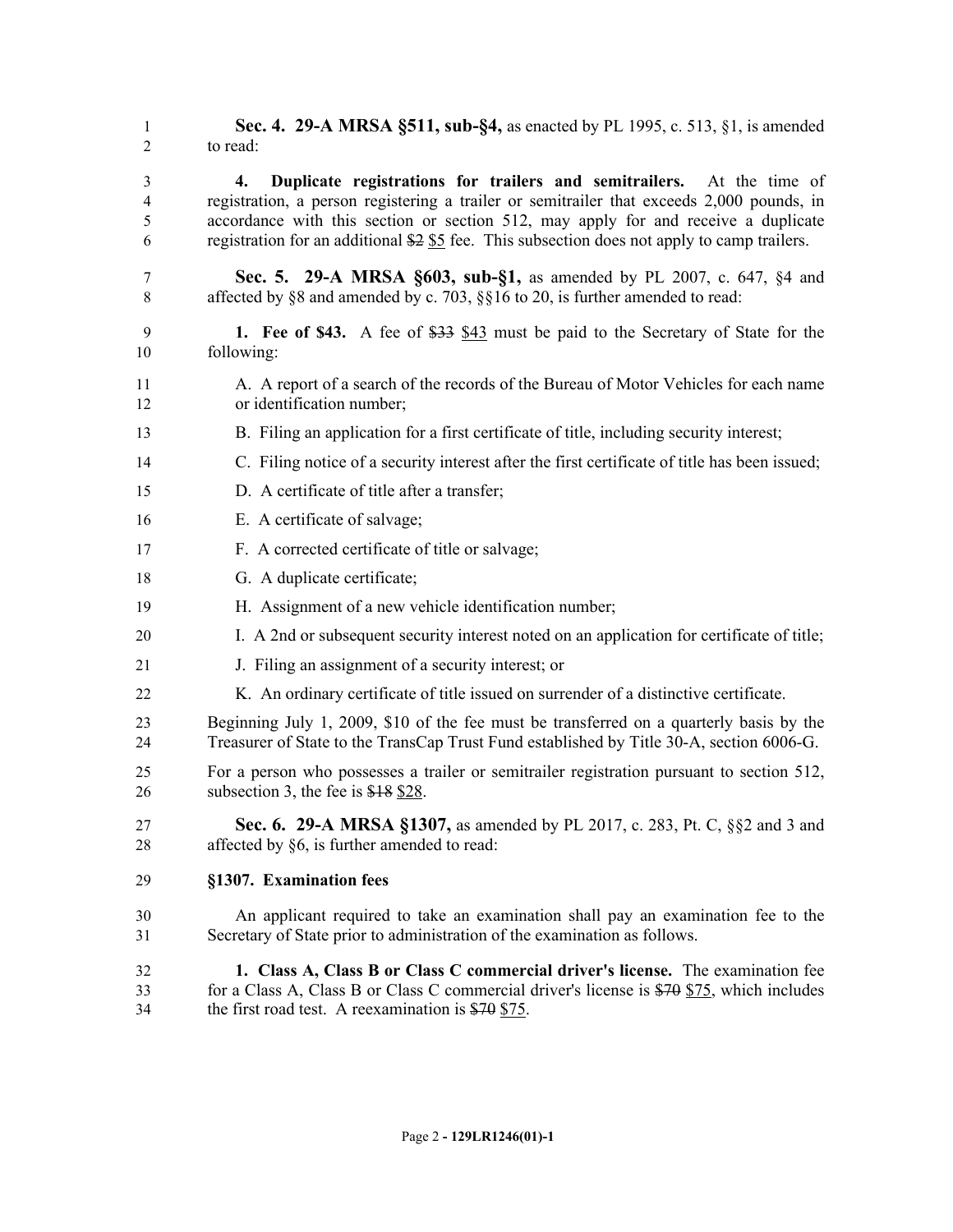**2. Class C noncommercial license.** The examination fee for a Class C noncommercial license is \$35 \$40, which includes the first road test. A reexamination is \$35 \$40.

 **3. Examination fee for endorsements.** The examination fee for a double or triple trailer, bus, tank vehicle, hazardous materials endorsement or the renewal of a hazardous materials endorsement is \$20 \$25. A reexamination is \$20 \$25.

 **4. Cancellation of examination appointment.** If an examination requires an appointment and the applicant does not keep that appointment, the Secretary of State shall assess an additional \$70 \$75 fee for a Class A, Class B or Class C commercial examination and \$35 \$40 for a bus, school bus or Class C noncommercial examination at the time of reappointment for examination. If the applicant notifies the Department of the Secretary of State, Bureau of Motor Vehicles, Driver Examination Section of cancellation at least 48 hours prior to the examination, the Secretary of State shall waive the additional fee.

 **5. Exception.** A person required to take an examination pursuant to section 1309, subsection 1 is not required to pay an examination or cancellation fee.

 **Sec. 7. 29-A MRSA §1405, sub-§3-A,** as enacted by PL 2017, c. 475, Pt. A, §48 18 and affected by §49, is amended to read:

 **3-A. Fee.** The fee for a duplicate registration certificate is \$2 \$5. The fee for a duplicate learner's permit, duplicate license or duplicate nondriver identification card is 21 \$5 \$10. The fee for a duplicate license or duplicate nondriver identification card under section 1260 is \$30. The fee for the expedited issuance of a duplicate license or nondriver identification card, including the expedited issuance of a duplicate license or nondriver identification card under section 1260, is an additional \$10. The reason for the expedited issuance must be provided, and the Secretary of State shall determine if expedited issuance is warranted.

 **Sec. 8. 29-A MRSA §1410, sub-§2,** as amended by PL 2013, c. 51, §6, is further amended to read:

 **2. Issuance of card; contents.** Except as provided by section 1255, upon receipt of a completed application and payment of a fee of \$5 \$15, the Secretary of State shall issue a nondriver identification card to the applicant. If an applicant is the holder of a motor vehicle driver's license bearing a photograph or digital image of the individual and issued under this chapter, the Secretary of State or the Secretary of State's representative may refuse to issue a nondriver identification card. The Secretary of State shall provide that a nondriver identification card issued to a person less than 21 years of age has a distinctive color code. Each nondriver identification card must contain:

- A. The applicant's photograph or digital image;
- B. The applicant's name and address;
- C. The applicant's date of birth; and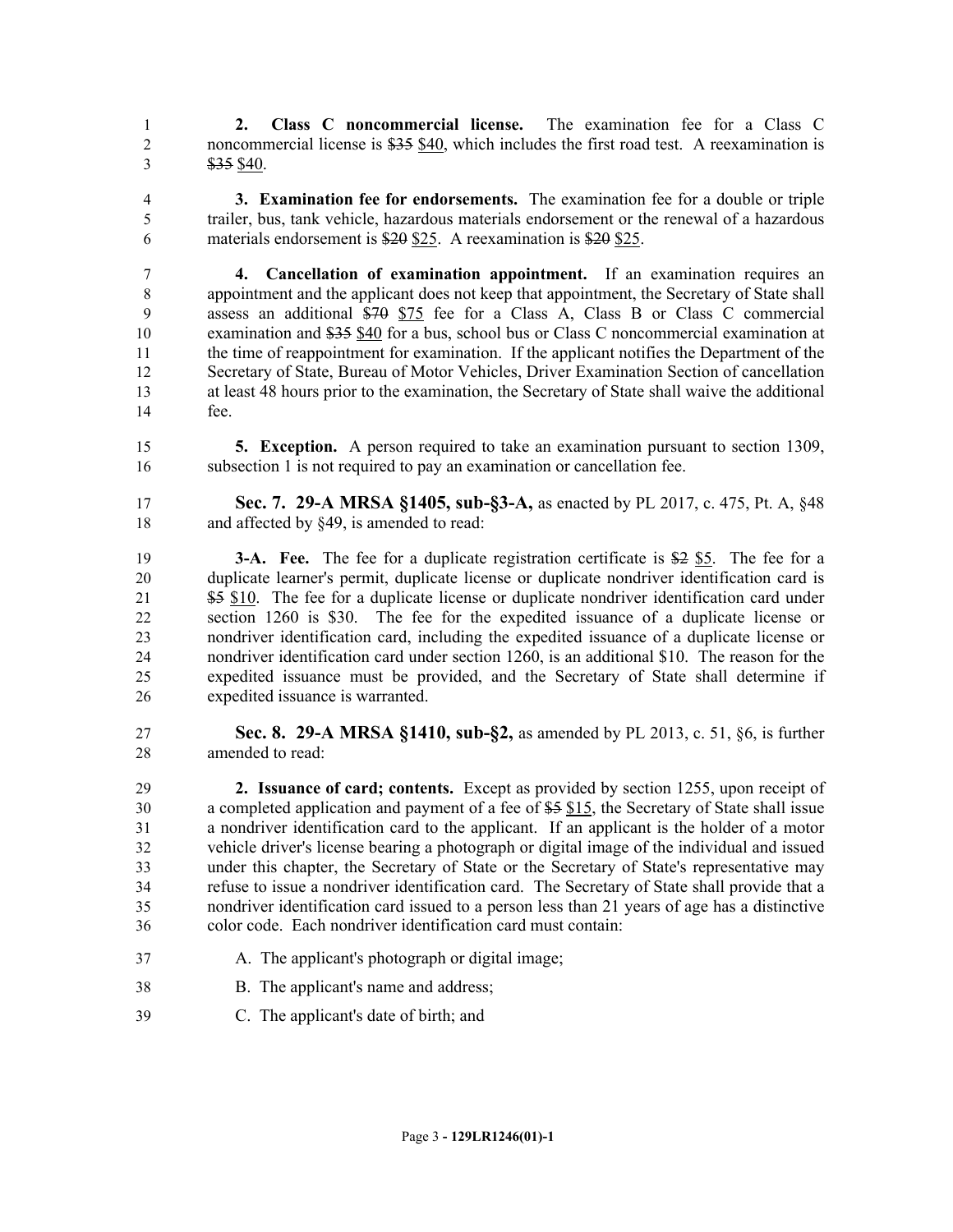E. Any other information and identification that the Secretary of State by rule requires.

 **Sec. 9. 36 MRSA §1811, first ¶,** as amended by PL 2017, c. 409, Pt. D, §2, is further amended to read:

 A tax is imposed on the value of all tangible personal property, products transferred electronically and taxable services sold at retail in this State. The rate of tax is 7% on the value of liquor sold in licensed establishments as defined in Title 28-A, section 2, subsection 15, in accordance with Title 28-A, chapter 43; 7% on the value of rental of living quarters in any hotel, rooming house or tourist or trailer camp; 10% on the value of rental for a period of less than one year of an automobile, of a pickup truck or van with a gross vehicle weight of less than 26,000 pounds rented from a person primarily engaged in the business of renting automobiles or of a loaner vehicle that is provided other than to a motor vehicle dealer's service customers pursuant to a manufacturer's or dealer's warranty; 7% on the value of prepared food; and 5% on the value of all other tangible personal property and taxable services and products transferred electronically. Notwithstanding the other provisions of this section, from October 1, 2013 to December 31, 2015, the rate of tax is 8% on the value of rental of living quarters in any hotel, rooming house or tourist or trailer camp; 8% on the value of prepared food; 8% on the value of liquor sold in licensed establishments as defined in Title 28-A, section 2, subsection 15, in accordance with Title 28-A, chapter 43; and 5.5% on the value of all other tangible personal property and taxable services and products transferred electronically. Notwithstanding the other provisions of this section, beginning January 1, 2016, the rate of tax is 9% on the value of rental of living quarters in any hotel, rooming house or tourist or trailer camp; 8% on the value of prepared food; 8% on the value of liquor sold in licensed establishments as defined in Title 28-A, section 2, subsection 15, in accordance with Title 28-A, chapter 43; and 5.5% on the value of all other tangible personal property and taxable services and products transferred electronically. Notwithstanding the other provisions of this section, beginning on the first day of the calendar month in which adult use marijuana and adult use marijuana products may be sold in the State by a marijuana establishment licensed to conduct retail sales pursuant to Title 28-B, chapter 1, the rate of tax is 10% on the value of adult use marijuana and adult use marijuana products. Notwithstanding the other provisions of this section, beginning November 1, 2019, the rate of tax is 12% on the value of rental for a period of less than one year of an automobile, of a pickup truck or van with a gross vehicle weight of less than 26,000 pounds rented from a person primarily engaged in the business of renting automobiles or of a loaner vehicle that is provided other than to a motor vehicle dealer's service customers pursuant to a manufacturer's or dealer's warranty. Value is measured by the sale price, except as otherwise provided. The value of rental for a period of less than one year of an automobile or of a pickup truck or van with a gross vehicle weight of less than 26,000 pounds rented from a person primarily engaged in the business of renting automobiles is the total rental charged to the lessee and includes, but is not limited to, maintenance and service contracts, drop-off or pick-up fees, airport surcharges, mileage fees and any separately itemized charges on the rental agreement to recover the owner's estimated costs of the charges imposed by government authority for title fees, inspection fees, local excise tax and agent fees on all vehicles in its rental fleet registered in the State. All fees must be disclosed when an estimated quote is provided to the lessee.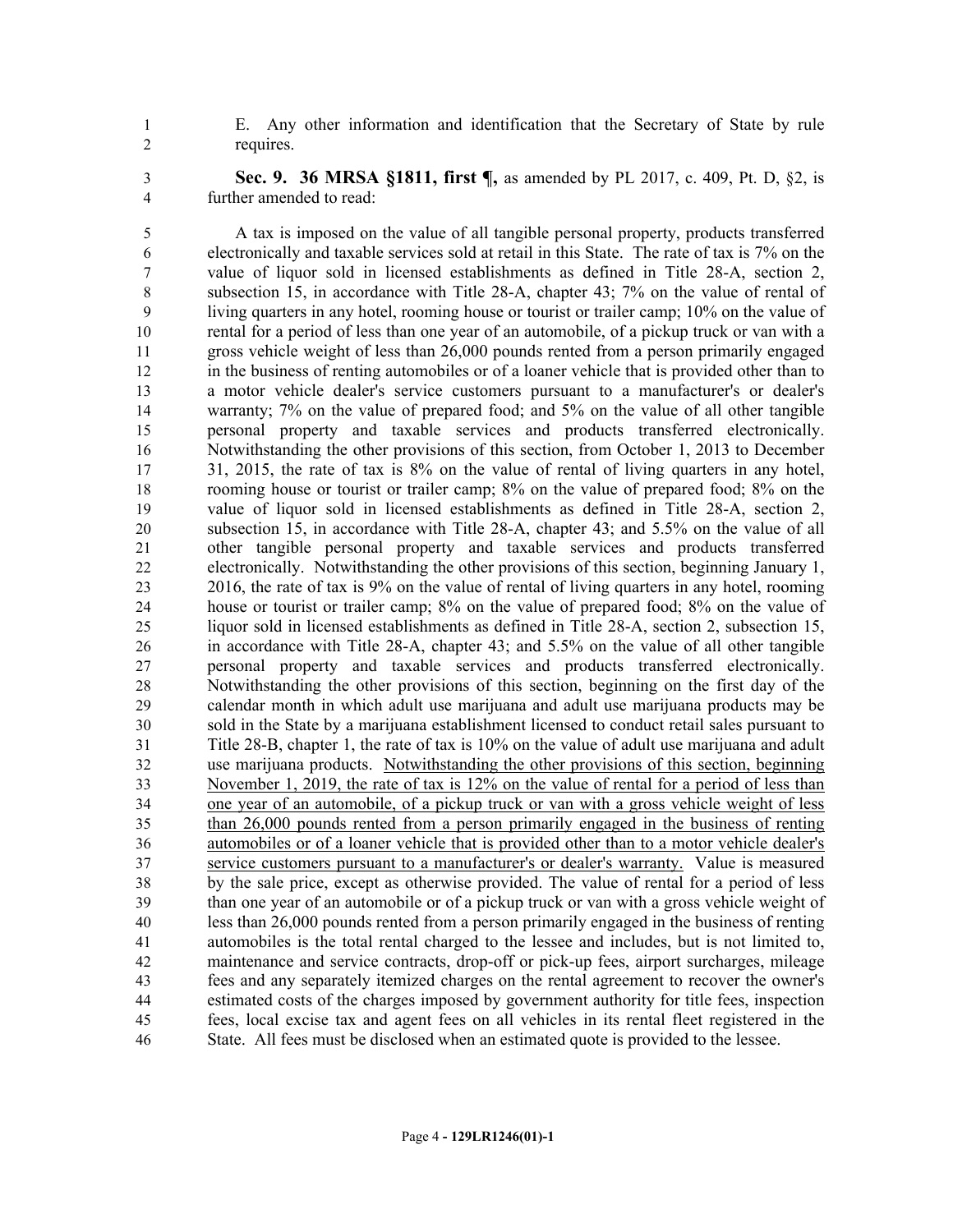#### **Sec. 10. 36 MRSA §1966** is enacted to read:

# **§1966. Transfer to Highway Fund**

 By the 20th day of each month, the assessor shall notify the State Controller and the Treasurer of State of the amount of revenue attributable to the tax collected under this Part in the previous month on sales of transportation-related items, reduced by the transfer to the Local Government Fund required by Title 30-A, section 5681. When notified by the assessor, the State Controller shall transfer 5% of that amount to the Highway Fund. As used in this section, "transportation-related items" means motor vehicles and products for the repair and maintenance of motor vehicles, including, but not limited to, tires, batteries and motor oil.

 The assessor shall adopt routine technical rules pursuant to Title 5, chapter 375, subchapter 2-A to implement this section.

 **Sec. 11. 36 MRSA §2903, sub-§1,** as amended by PL 2011, c. 240, §24, is further amended to read:

 **1. Excise tax imposed.** Beginning July 1, 2008 and ending June 30, 2009, an excise tax is imposed on internal combustion engine fuel used or sold in this State, including sales to the State or a political subdivision of the State, at the rate of 28.4¢ per gallon, except that the rate is 3.4¢ per gallon on internal combustion engine fuel bought or used for the purpose of propelling jet or turbojet engine aircraft. Beginning July 1, 2009 and ending September 30, 2019, an excise tax is imposed on internal combustion engine fuel used or sold in this State, including sales to the State or a political subdivision of the 22 State, at the rate of 29.5 $\acute{\text{e}}$  per gallon, except that the rate is 3.4 $\acute{\text{e}}$  per gallon on internal combustion engine fuel bought or used for the purpose of propelling jet engine aircraft. The tax rate provided by this subsection except the rate of tax imposed on fuel bought or used for the purpose of propelling jet engine aircraft is subject to an annual inflation 26 adjustment pursuant to section 3321. Beginning October 1, 2019, an excise tax is imposed on internal combustion engine fuel used or sold in this State, including sales to the State 28 or a political subdivision of the State, at the rate of  $36.5¢$  per gallon, except that the rate is 3.4 $\phi$  per gallon on internal combustion engine fuel bought or used for the purpose of propelling jet engine aircraft. Any fuel containing at least 10% internal combustion engine fuel is subject to the tax imposed by this section.

 **Sec. 12. 36 MRSA §3203, sub-§1-B,** as amended by PL 2011, c. 240, §25, is further amended to read:

 **1-B. Generally; rates.** Except as provided in section 3204-A, beginning July 1, 2008 and ending June 30, 2009, an excise tax is levied and imposed on all suppliers of distillates sold, on all retailers of low-energy fuel sold and on all users of special fuel used in this State for each gallon of distillate at the rate of 29.6¢ per gallon. Beginning July 1, 2009 and ending September 30, 2019, an excise tax is levied and imposed on all suppliers of distillates sold, on all retailers of low-energy fuel sold and on all users of special fuel used in this State for each gallon of distillate at the rate of 30.7¢ per gallon. Beginning October 1, 2019, an excise tax is levied and imposed on all suppliers of distillates sold, on all retailers of low-energy fuel sold and on all users of special fuel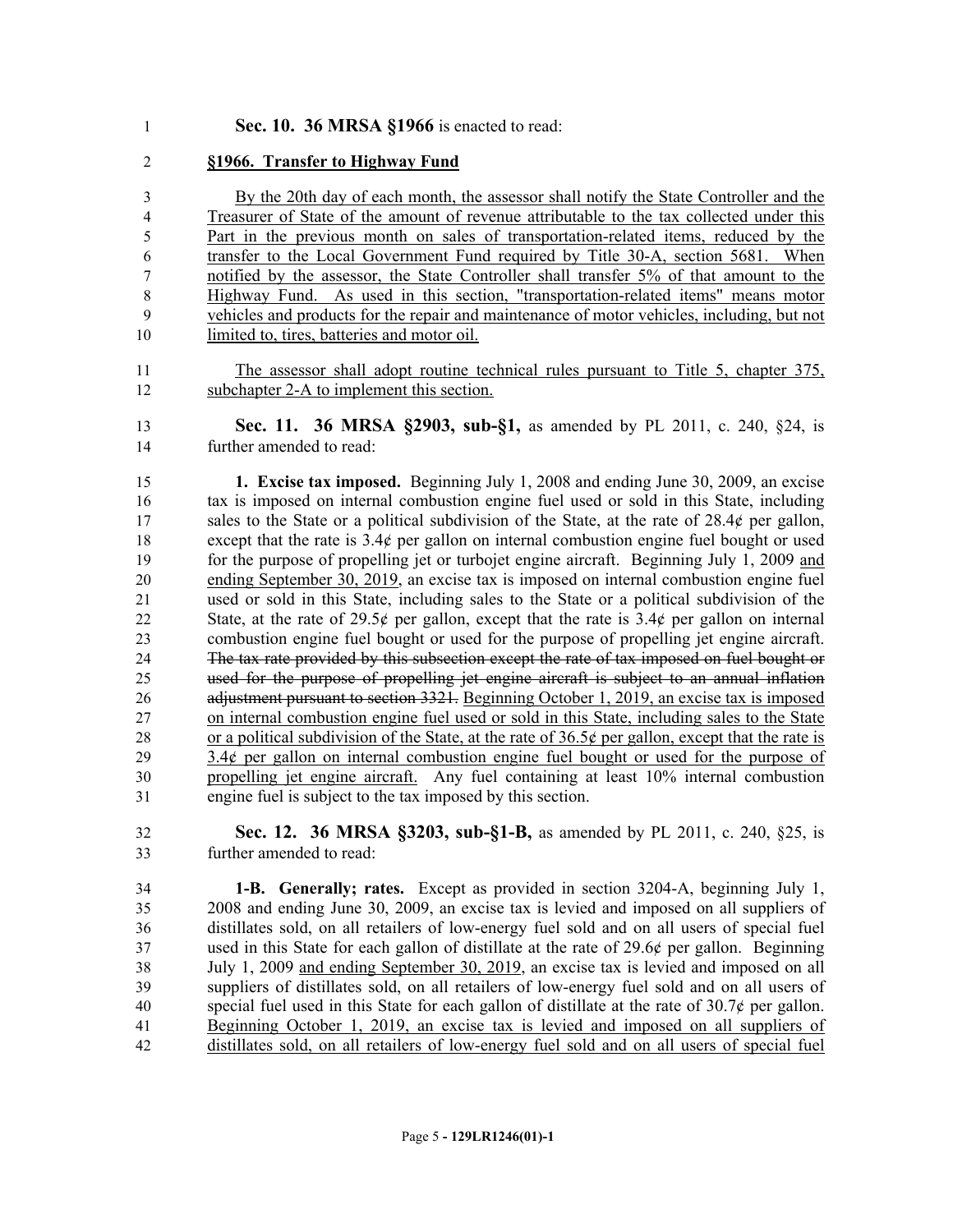1 used in the State for each gallon of distillate at the rate of  $37.7\phi$  per gallon. Tax rates for each gallon of low-energy fuel are based on the British Thermal Unit, referred to in this subsection as "BTU," energy content for each fuel as based on gasoline gallon equivalents or the comparable measure for distillates. The gasoline gallon equivalent is the amount of alternative fuel that equals the BTU energy content of one gallon of gasoline. In the case of distillates, the tax rate provided by this section is subject to annual inflation adjustment pursuant to section 3321. For purposes of this subsection, "base rate" means the rate in effect for gasoline or diesel on July 1st of each year as indexed under section 3321. A biodiesel blend containing less than 90% biodiesel fuel is subject to the rate of tax imposed on diesel.

# 11 A. This paragraph establishes the applicable BTU values and tax rates based on 12 gasoline gallon equivalents.

| 13 | Fuel type based on gasoline BTU content per gallon or |                            | Tax rate formula (BTU |
|----|-------------------------------------------------------|----------------------------|-----------------------|
| 14 |                                                       | gasoline gallon equivalent | value fuel/BTU value  |
| 15 |                                                       |                            | gasoline) x base rate |
| 16 |                                                       |                            | gasoline              |
| 17 | Gasoline                                              | 115,000                    | $100\%$ x base rate   |
| 18 | Propane                                               | 84,500                     | $73\%$ x base rate    |
| 19 | <b>Compressed Natural Gas</b>                         | 115,000                    | $100\%$ x base rate   |
| 20 | (CNG)                                                 |                            |                       |
| 21 | Methanol                                              | 56,800                     | $49\%$ x base rate    |
| 22 | Ethanol                                               | 76,000                     | $66\%$ x base rate    |
| 23 | Hydrogen                                              | 115,000                    | $100\%$ x base rate   |
| 24 | <b>Hydrogen Compressed</b>                            | 115,000                    | $100\%$ x base rate   |
| 25 | Natural Gas                                           |                            |                       |

# 26 B. This paragraph establishes the applicable BTU values and tax rates based on 27 distillate gallon equivalents.

| 28 | Fuel type based on diesel | BTU content per gallon or | Tax rate formula (BTU      |
|----|---------------------------|---------------------------|----------------------------|
| 29 |                           | gallon equivalent         | value fuel/BTU value       |
| 30 |                           |                           | diesel) x base rate diesel |
| 31 |                           |                           |                            |
| 32 | Diesel                    | 128,400                   | $100\%$ x base rate        |
| 33 | Liquefied Natural Gas     | 73,500                    | 57% x base rate            |
| 34 | (LNG)                     |                           |                            |
| 35 | <b>Biodiesel</b>          | 118,300                   | 92% x base rate            |

# 36 C. The conversion factors established in this paragraph must be used in converting to 37 gasoline gallon equivalents.

# 38 (1) For compressed natural gas, BTUs per 100 standard cubic feet is 93,000, and 39 there are 123.66 standard cubic feet per gasoline gallon equivalent.

# 40 (2) For hydrogen, BTUs per 100 standard cubic feet is 27,000, and there are 41 425.93 standard cubic feet per gasoline gallon equivalent.

# 42 (3) For hydrogen compressed natural gas, BTUs per 100 standard cubic feet is 43 79,800, and there are 144.11 standard cubic feet per gasoline gallon equivalent.